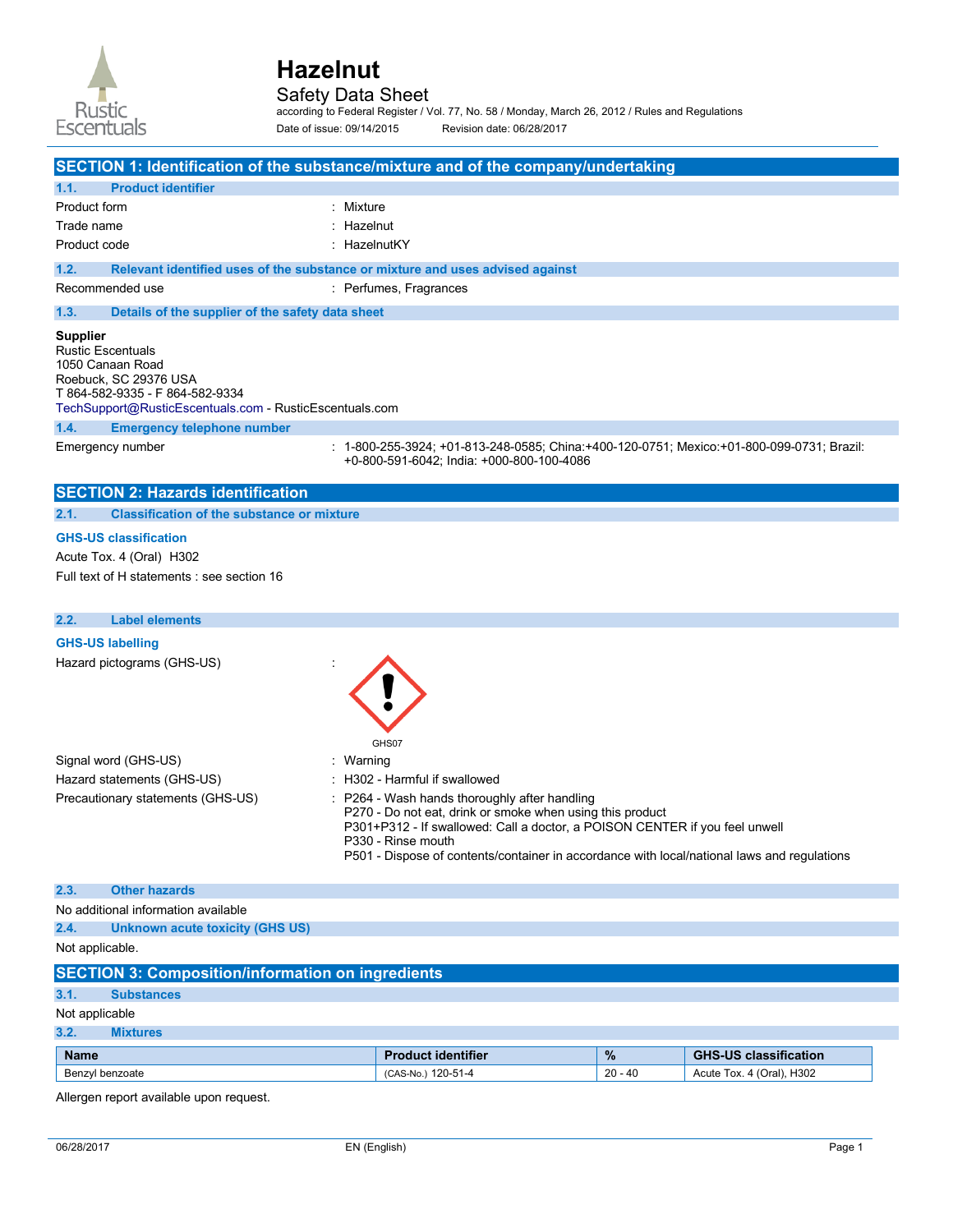## Safety Data Sheet

according to Federal Register / Vol. 77, No. 58 / Monday, March 26, 2012 / Rules and Regulations

Full text of H-statements: see section 16

| <b>SECTION 4: First aid measures</b>                                                                    |                                                                                                                                                                                                                                |
|---------------------------------------------------------------------------------------------------------|--------------------------------------------------------------------------------------------------------------------------------------------------------------------------------------------------------------------------------|
| <b>Description of first aid measures</b><br>4.1.                                                        |                                                                                                                                                                                                                                |
| First-aid measures general                                                                              | : Never give anything by mouth to an unconscious person. If you feel unwell, seek medical<br>advice (show the label where possible).                                                                                           |
| First-aid measures after inhalation                                                                     | : Assure fresh air breathing. Allow the victim to rest.                                                                                                                                                                        |
| First-aid measures after skin contact                                                                   | : Remove affected clothing and wash all exposed skin area with mild soap and water, followed<br>by warm water rinse.                                                                                                           |
| First-aid measures after eye contact                                                                    | : Rinse immediately with plenty of water. Obtain medical attention if pain, blinking or redness<br>persists.                                                                                                                   |
| First-aid measures after ingestion                                                                      | : Rinse mouth. Call a POISON CENTER or doctor/physician if you feel unwell. Do NOT induce<br>vomiting. Obtain emergency medical attention.                                                                                     |
| Most important symptoms and effects, both acute and delayed<br>4.2.                                     |                                                                                                                                                                                                                                |
| Symptoms/effects                                                                                        | : Not expected to present a significant hazard under anticipated conditions of normal use.                                                                                                                                     |
| Symptoms/effects after ingestion                                                                        | : Swallowing a small quantity of this material will result in serious health hazard.                                                                                                                                           |
| 4.3.<br>Indication of any immediate medical attention and special treatment needed                      |                                                                                                                                                                                                                                |
| No additional information available                                                                     |                                                                                                                                                                                                                                |
| <b>SECTION 5: Firefighting measures</b>                                                                 |                                                                                                                                                                                                                                |
| <b>Extinguishing media</b><br>5.1.                                                                      |                                                                                                                                                                                                                                |
| Suitable extinguishing media                                                                            | : Foam. Dry powder. Carbon dioxide. Water spray. Sand.                                                                                                                                                                         |
| Unsuitable extinguishing media                                                                          | : Do not use a heavy water stream.                                                                                                                                                                                             |
| 5.2.<br>Special hazards arising from the substance or mixture                                           |                                                                                                                                                                                                                                |
| No additional information available                                                                     |                                                                                                                                                                                                                                |
| 5.3.<br><b>Advice for firefighters</b>                                                                  |                                                                                                                                                                                                                                |
| Firefighting instructions                                                                               | : Use water spray or fog for cooling exposed containers. Exercise caution when fighting any<br>chemical fire. Prevent fire fighting water from entering the environment.                                                       |
| Protection during firefighting                                                                          | : Do not enter fire area without proper protective equipment, including respiratory protection.                                                                                                                                |
| <b>SECTION 6: Accidental release measures</b>                                                           |                                                                                                                                                                                                                                |
| Personal precautions, protective equipment and emergency procedures<br>6.1.                             |                                                                                                                                                                                                                                |
| 6.1.1.<br>For non-emergency personnel                                                                   |                                                                                                                                                                                                                                |
| <b>Emergency procedures</b>                                                                             | : Evacuate unnecessary personnel.                                                                                                                                                                                              |
| 6.1.2.<br>For emergency responders                                                                      |                                                                                                                                                                                                                                |
| Protective equipment                                                                                    | : Equip cleanup crew with proper protection.                                                                                                                                                                                   |
| <b>Emergency procedures</b>                                                                             | : Ventilate area.                                                                                                                                                                                                              |
| 6.2.<br><b>Environmental precautions</b>                                                                |                                                                                                                                                                                                                                |
| Prevent entry to sewers and public waters. Notify authorities if liquid enters sewers or public waters. |                                                                                                                                                                                                                                |
| 6.3.<br>Methods and material for containment and cleaning up                                            |                                                                                                                                                                                                                                |
| Methods for cleaning up                                                                                 | : Soak up spills with inert solids, such as clay or diatomaceous earth as soon as possible. Collect<br>spillage. Store away from other materials.                                                                              |
| 6.4.<br><b>Reference to other sections</b>                                                              |                                                                                                                                                                                                                                |
|                                                                                                         |                                                                                                                                                                                                                                |
| See Heading 8. Exposure controls and personal protection.                                               |                                                                                                                                                                                                                                |
| <b>SECTION 7: Handling and storage</b>                                                                  |                                                                                                                                                                                                                                |
| 7.1.<br><b>Precautions for safe handling</b>                                                            |                                                                                                                                                                                                                                |
| Precautions for safe handling                                                                           | : Wash hands and other exposed areas with mild soap and water before eating, drinking or<br>smoking and when leaving work. Provide good ventilation in process area to prevent formation<br>of vapour.                         |
| Hygiene measures                                                                                        | : Do not eat, drink or smoke when using this product. Wash hands thoroughly after handling.                                                                                                                                    |
| 7.2.<br>Conditions for safe storage, including any incompatibilities                                    |                                                                                                                                                                                                                                |
| Storage conditions                                                                                      | : Keep only in the original container in a cool, well ventilated place away from : Keep away from<br>heat, hot surfaces, sparks, open flames and other ignition sources. No smoking. Keep<br>container closed when not in use. |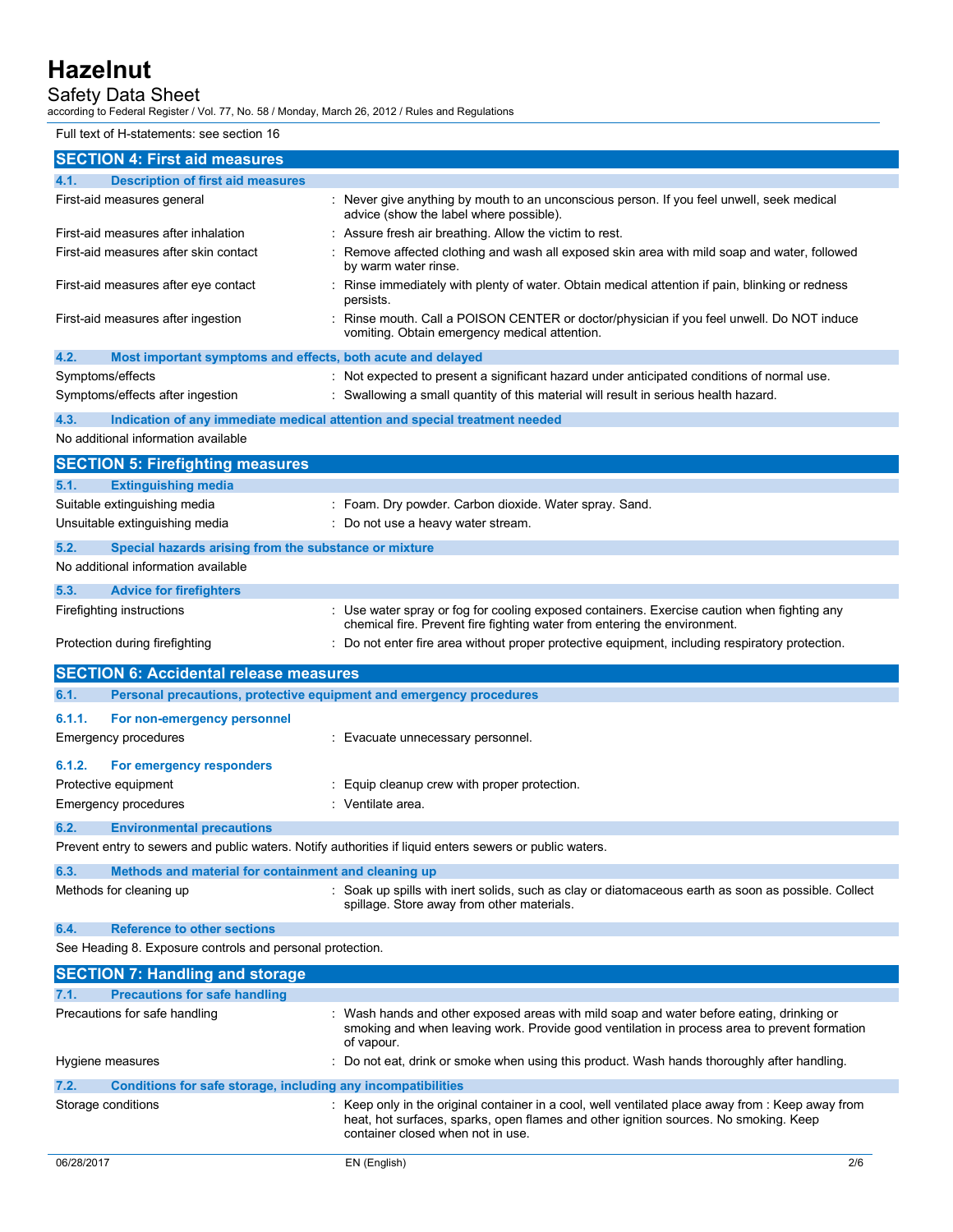## Safety Data Sheet

according to Federal Register / Vol. 77, No. 58 / Monday, March 26, 2012 / Rules and Regulations

| Incompatible products      | : Strong bases. Strong acids.                             |
|----------------------------|-----------------------------------------------------------|
| Incompatible materials     | : Sources of ignition. Direct sunlight.                   |
| Storage temperature        | $\div$ 25 °C $\,$                                         |
| Storage area               | : Store in a well-ventilated place. Store away from heat. |
| Special rules on packaging | : Store in a closed container.                            |
| Packaging materials        | : Do not store in corrodable metal.                       |

**7.3. Specific end use(s)** 

No additional information available

| <b>SECTION 8: Exposure controls/personal protection</b> |                           |  |  |
|---------------------------------------------------------|---------------------------|--|--|
| 8.1.                                                    | <b>Control parameters</b> |  |  |
| No additional information available                     |                           |  |  |

| 8.2.<br><b>Exposure controls</b> |                                          |
|----------------------------------|------------------------------------------|
| Personal protective equipment    | : Avoid all unnecessary exposure.        |
| Hand protection                  | : Wear protective gloves.                |
| Eye protection                   | : Chemical goggles or safety glasses.    |
| Respiratory protection           | : Wear appropriate mask.                 |
| Other information                | : Do not eat, drink or smoke during use. |

## **SECTION 9: Physical and chemical properties**

| Information on basic physical and chemical properties<br>9.1. |
|---------------------------------------------------------------|
|---------------------------------------------------------------|

| Physical state                             | Liquid             |
|--------------------------------------------|--------------------|
| Colour                                     | light yellow amber |
| Odour                                      | Nutty              |
| Odour threshold                            | No data available  |
| рH                                         | No data available  |
| Relative evaporation rate (butylacetate=1) | No data available  |
| Melting point                              | No data available  |
| Freezing point                             | No data available  |
| Boiling point                              | No data available  |
| Flash point                                | >93.33 °C<br>t     |
| Auto-ignition temperature                  | No data available  |
| Decomposition temperature                  | No data available  |
| Flammability (solid, gas)                  | No data available  |
| Vapour pressure                            | No data available  |
| Relative vapour density at 20 °C           | No data available  |
| Relative density                           | $\approx$ 1.13     |
| Solubility                                 |                    |
| Log Pow                                    | No data available  |
| Log Kow                                    | No data available  |
| Viscosity, kinematic                       | No data available  |
| Viscosity, dynamic                         | No data available  |
| <b>Explosive properties</b>                | No data available  |
| Oxidising properties                       | No data available  |
| <b>Explosive limits</b>                    | No data available  |

#### **9.2. Other information**

No additional information available

|                                     | <b>SECTION 10: Stability and reactivity</b> |  |
|-------------------------------------|---------------------------------------------|--|
| 10.1.                               | <b>Reactivity</b>                           |  |
| No additional information available |                                             |  |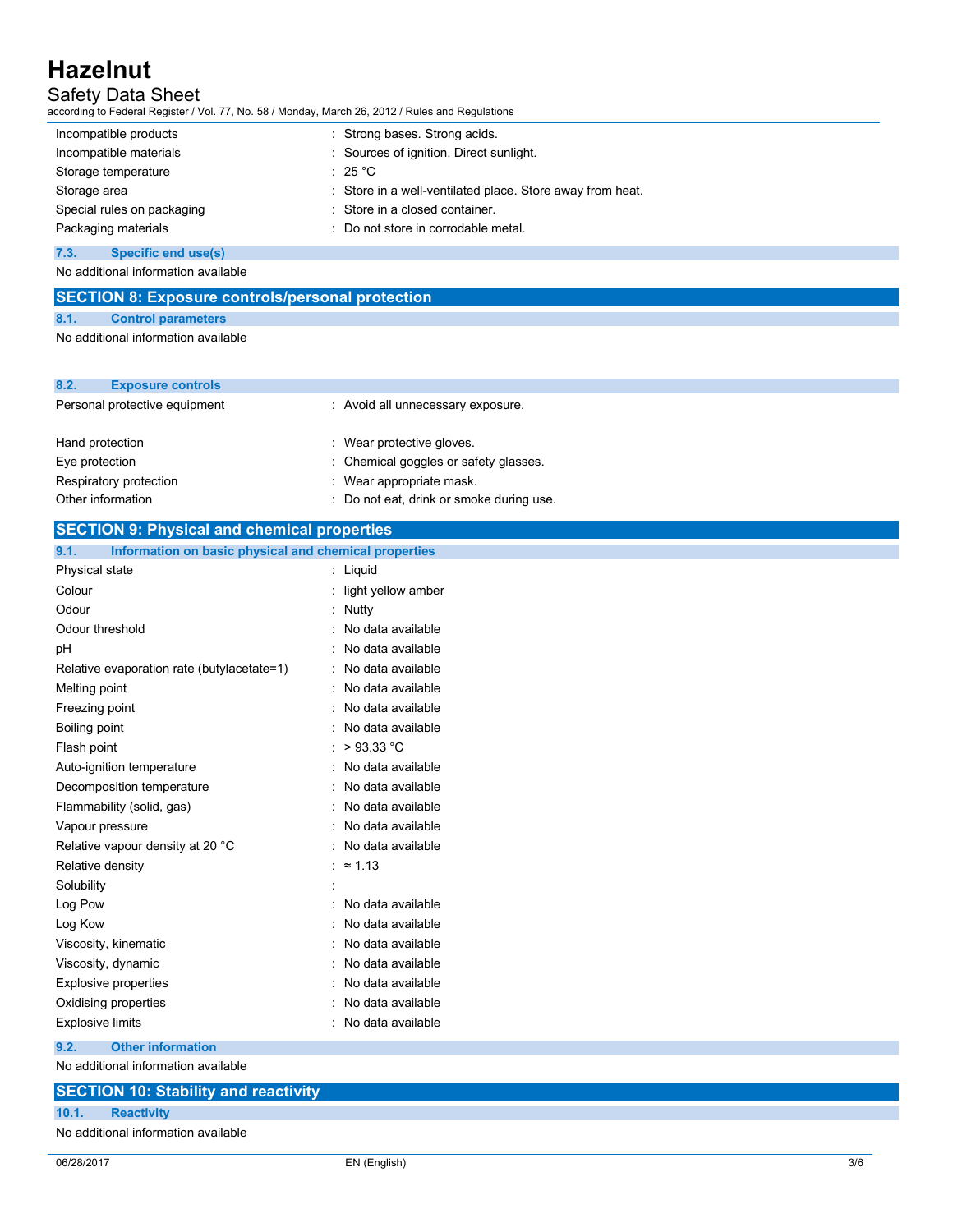### Safety Data Sheet

according to Federal Register / Vol. 77, No. 58 / Monday, March 26, 2012 / Rules and Regulations

| 10.2.                       | <b>Chemical stability</b>                            |  |
|-----------------------------|------------------------------------------------------|--|
| Not established.            |                                                      |  |
| 10.3.                       | <b>Possibility of hazardous reactions</b>            |  |
| Not established.            |                                                      |  |
| 10.4.                       | <b>Conditions to avoid</b>                           |  |
|                             | Direct sunlight. Extremely high or low temperatures. |  |
| 10.5.                       | Incompatible materials                               |  |
| Strong acids. Strong bases. |                                                      |  |
| 10.6.                       | <b>Hazardous decomposition products</b>              |  |
|                             | fume, Carbon monoxide, Carbon dioxide.               |  |

## **SECTION 11: Toxicological information**

**11.1. Information on toxicological effects** 

| Acute toxicity                                         | Oral: Harmful if swallowed.                                                               |
|--------------------------------------------------------|-------------------------------------------------------------------------------------------|
| Hazelnut #2055F                                        |                                                                                           |
| ATE US (oral)                                          | 1233.0760314681 mg/kg bodyweight                                                          |
| Skin corrosion/irritation                              | Not classified                                                                            |
| Serious eye damage/irritation                          | : Not classified                                                                          |
| Respiratory or skin sensitisation                      | : Not classified                                                                          |
| Germ cell mutagenicity                                 | Not classified                                                                            |
| Carcinogenicity                                        | Not classified                                                                            |
| Hazelnut #2055F                                        |                                                                                           |
| Reproductive toxicity                                  | : Not classified                                                                          |
| Specific target organ toxicity (single exposure)       | : Not classified                                                                          |
| Hazelnut #2055F                                        |                                                                                           |
| Specific target organ toxicity (repeated<br>exposure)  | : Not classified                                                                          |
| Aspiration hazard                                      | : Not classified                                                                          |
| Potential adverse human health effects and<br>symptoms | : Harmful if swallowed. Based on available data, the classification criteria are not met. |
| Symptoms/effects after ingestion                       | Swallowing a small quantity of this material will result in serious health hazard.        |

## **SECTION 12: Ecological information**

#### **12.1. Toxicity**  No additional information available

## **12.2. Persistence and degradability Hazelnut #2055F**  Persistence and degradability **Not established.** Not established. **12.3. Bioaccumulative potential Hazelnut #2055F**  Bioaccumulative potential Not established. **12.4. Mobility in soil**

No additional information available

| 12.5.                        | <b>Other adverse effects</b> |                                       |
|------------------------------|------------------------------|---------------------------------------|
| Effect on ozone layer        |                              | : No additional information available |
| Effect on the global warming |                              | : No known effects from this product. |
| Other information            |                              | : Avoid release to the environment.   |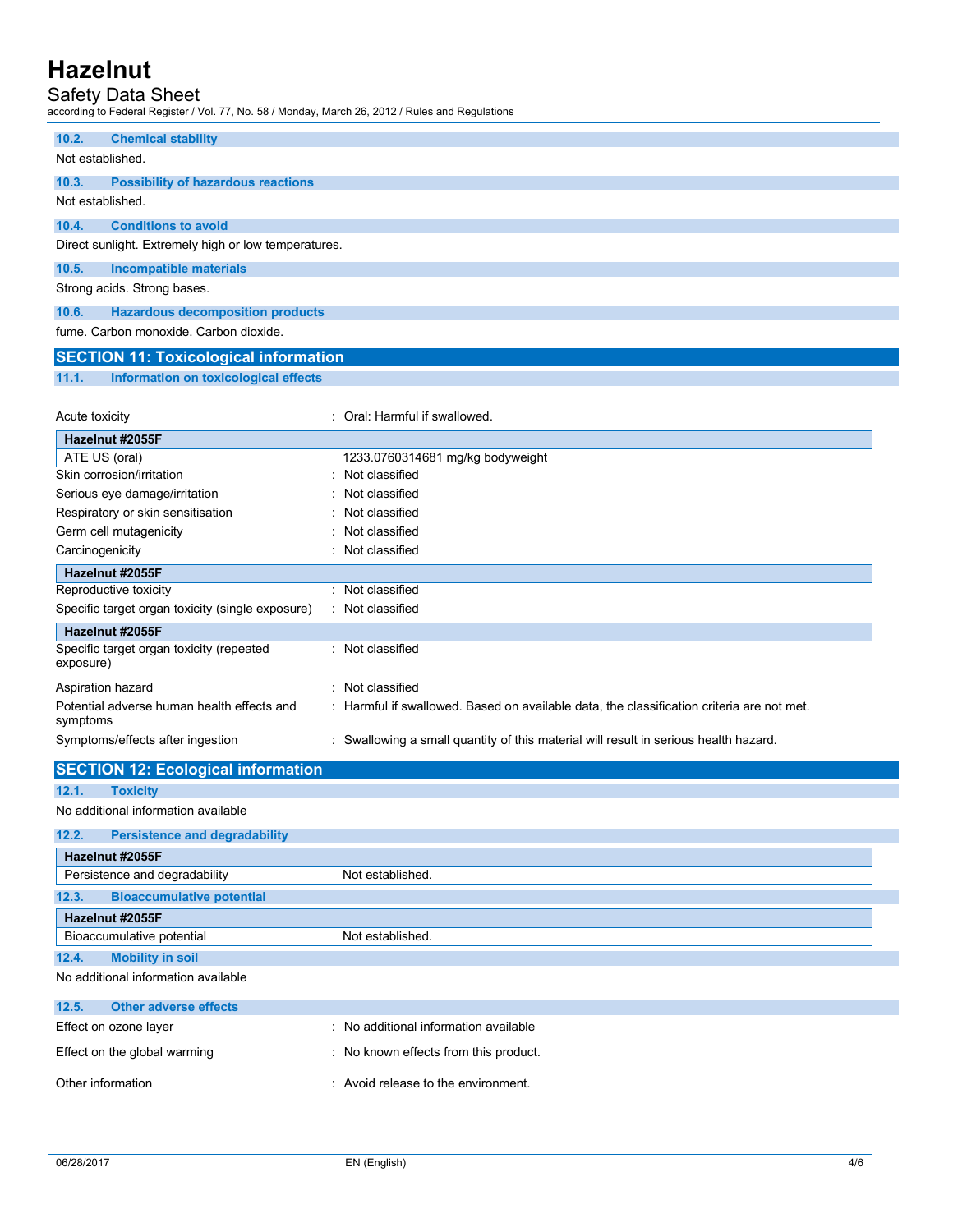## Safety Data Sheet

according to Federal Register / Vol. 77, No. 58 / Monday, March 26, 2012 / Rules and Regulations

| <b>SECTION 13: Disposal considerations</b> |                                                                                                                                                                  |  |  |  |  |  |
|--------------------------------------------|------------------------------------------------------------------------------------------------------------------------------------------------------------------|--|--|--|--|--|
| <b>Waste treatment methods</b><br>13.1.    |                                                                                                                                                                  |  |  |  |  |  |
| Product/Packaging disposal recommendations | Dispose of contents/container in accordance with local/national laws and regulations. Dispose<br>in a safe manner in accordance with local/national regulations. |  |  |  |  |  |
| Ecology - waste materials                  | : Avoid release to the environment.                                                                                                                              |  |  |  |  |  |
| <b>SECTION 14: Transport information</b>   |                                                                                                                                                                  |  |  |  |  |  |
| In accordance with DOT                     |                                                                                                                                                                  |  |  |  |  |  |
| Not regulated for transport                |                                                                                                                                                                  |  |  |  |  |  |
| <b>Additional information</b>              |                                                                                                                                                                  |  |  |  |  |  |
| Other information                          | : No supplementary information available.                                                                                                                        |  |  |  |  |  |

#### **ADR**

No additional information available

#### **Transport by sea**

No additional information available

#### **Air transport**

No additional information available

#### **SECTION 15: Regulatory information**

#### **15.1. US Federal regulations**

All components of this product are listed, or excluded from listing, on the United States Environmental Protection Agency Toxic Substances Control Act (TSCA) inventory.

#### **15.2. International regulations**

#### **CANADA**

#### **Benzyl benzoate (120-51-4)**

Listed on the Canadian DSL (Domestic Substances List)

#### **EU-Regulations**

#### **Benzyl benzoate (120-51-4)**

Listed on the EEC inventory EINECS (European Inventory of Existing Commercial Chemical Substances)

**Classification according to Regulation (EC) No. 1272/2008 [CLP]**  Not determined

#### **Classification according to Directive 67/548/EEC [DSD] or 1999/45/EC [DPD]**

**15.2.2. National regulations** 

#### **Benzyl benzoate (120-51-4)**

Listed on the AICS (Australian Inventory of Chemical Substances) Listed on IECSC (Inventory of Existing Chemical Substances Produced or Imported in China) Listed on the Japanese ENCS (Existing & New Chemical Substances) inventory Listed on the Japanese ISHL (Industrial Safety and Health Law) Listed on the Korean ECL (Existing Chemicals List) Listed on NZIoC (New Zealand Inventory of Chemicals) Listed on PICCS (Philippines Inventory of Chemicals and Chemical Substances) Listed on INSQ (Mexican National Inventory of Chemical Substances) Listed on Turkish inventory of chemical Listed on the TCSI (Taiwan Chemical Substance Inventory)

#### **15.3. US State regulations**

California Proposition 65 - This product does not contain any substances known to the state of California to cause cancer, developmental and/or reproductive harm

| <b>SECTION 16: Other information</b> |       |  |  |  |
|--------------------------------------|-------|--|--|--|
| Other information                    | None. |  |  |  |